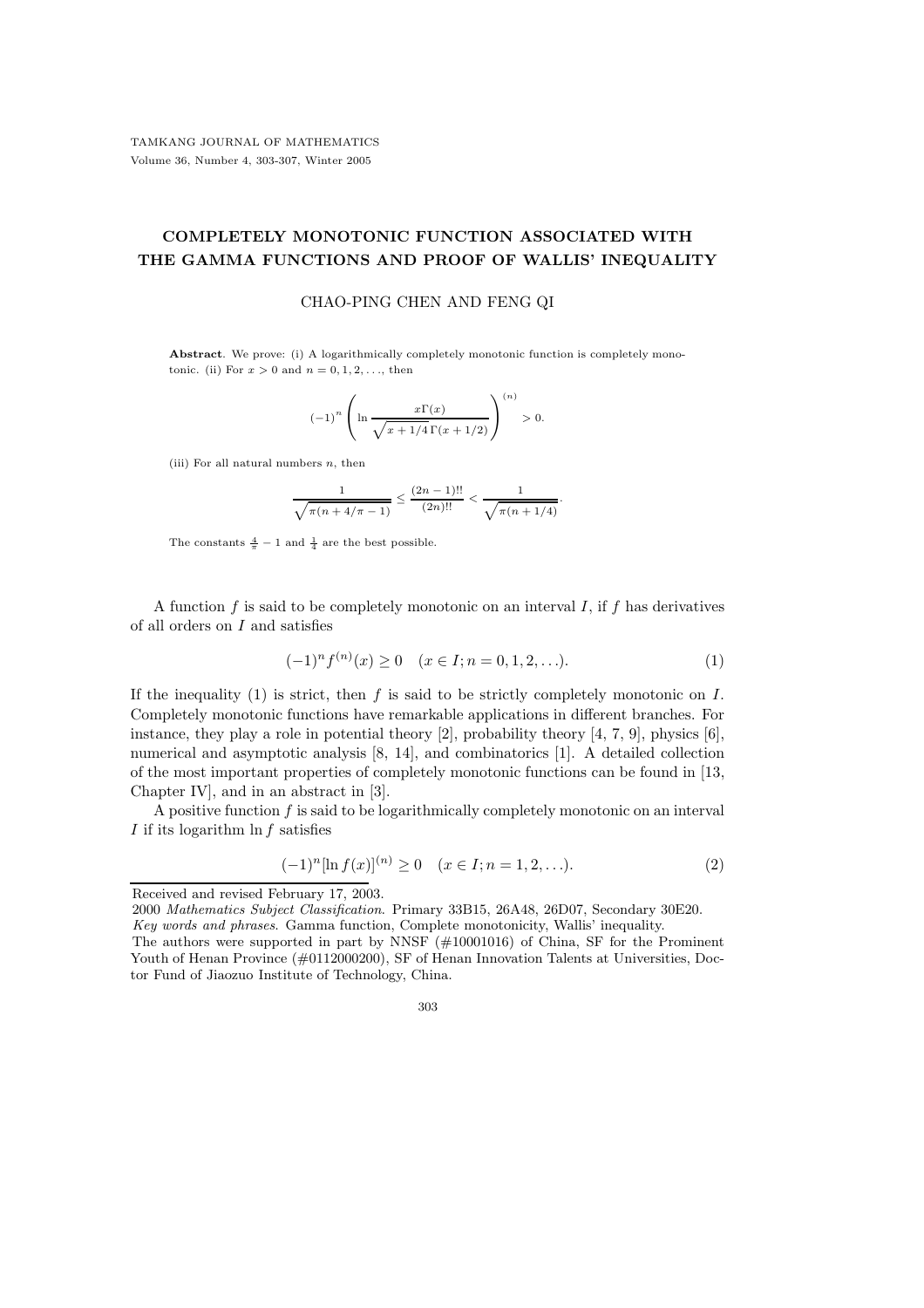If the inequality  $(2)$  is strict, then f is said to be strictly logarithmically completely monotonic, see [10].

The gamma function

$$
\Gamma(z) = \int_0^\infty t^{z-1} e^{-t} dt \quad (\text{Re} z > 0)
$$

is one of the most important function in analysis and its applications. The history and the development of this function are described in detail in [5]. The logarithm of the gamma function can be expressed [11, p.152] as

$$
\ln \Gamma(z) = \int_0^\infty \left[ e^{-t} (z - 1) + \frac{e^{-zt} - e^{-t}}{1 - e^{-t}} \right] \frac{dt}{t} \quad (\text{Re} z > 0). \tag{3}
$$

In this paper, we obtain the following results.

**Theorem 1.** If the function  $\phi$  defined on an interval I is (strictly) completely monotonic, then  $\exp \phi$  is also (strictly) completely monotonic on I.

**Proof.** Since  $\phi$  is completely monotonic on *I*, we have

$$
(-1)^{k} \phi^{(k)}(x) \ge 0 \quad (x \in I; k = 0, 1, 2, \ldots).
$$

It is clear that  $\exp \phi(x) \geq 1$ ,  $[\exp \phi(x)]' = \phi'(x) \exp \phi(x) \leq 0$  and  $[\exp \phi(x)]'' = {\phi''(x) + \phi(x)}'$  $\lbrack \phi'(x) \rbrack^2$  exp  $\phi(x) \ge 0$ , that is, for  $x \in I$  and  $k = 0, 1, 2$ , we have

$$
(-1)^k [\exp \phi(x)]^{(k)} \ge 0. \tag{4}
$$

Suppose (4) holds for all nonnegative integers  $k \leq n$ . By Leibnitz's formula, we have

$$
(-1)^{n+1} [\exp \phi(x)]^{(n+1)} = (-1)^{n+1} {\{\exp \phi(x)\}'}^{(n)}
$$
  
= 
$$
(-1)^{n+1} [\phi'(x) \exp \phi(x)]^{(n)} = (-1)^{n+1} \sum_{i=0}^{n} {n \choose i} \phi^{(i+1)}(x) [\exp \phi(x)]^{(n-i)}
$$
  
= 
$$
\sum_{i=0}^{n} {n \choose i} [(-1)^{i+1} \phi^{(i+1)}(x)] \{(-1)^{n-i} [\exp \phi(x)]^{(n-i)}\} \ge 0.
$$

By induction, it is proved that the function  $\exp \phi$  is completely monotonic on I.

In the proof of Theorem 1, we see that if the function  $\phi$  is strictly completely monotonic on I, then  $\exp \phi$  is also strictly completely monotonic on I. The proof is complete.

**Theorem 2.** For  $x > 0$  and  $n = 0, 1, 2, ...$ , then

$$
(-1)^n \left( \ln \frac{x \Gamma(x)}{\sqrt{x + 1/4} \Gamma(x + 1/2)} \right)^{(n)} > 0.
$$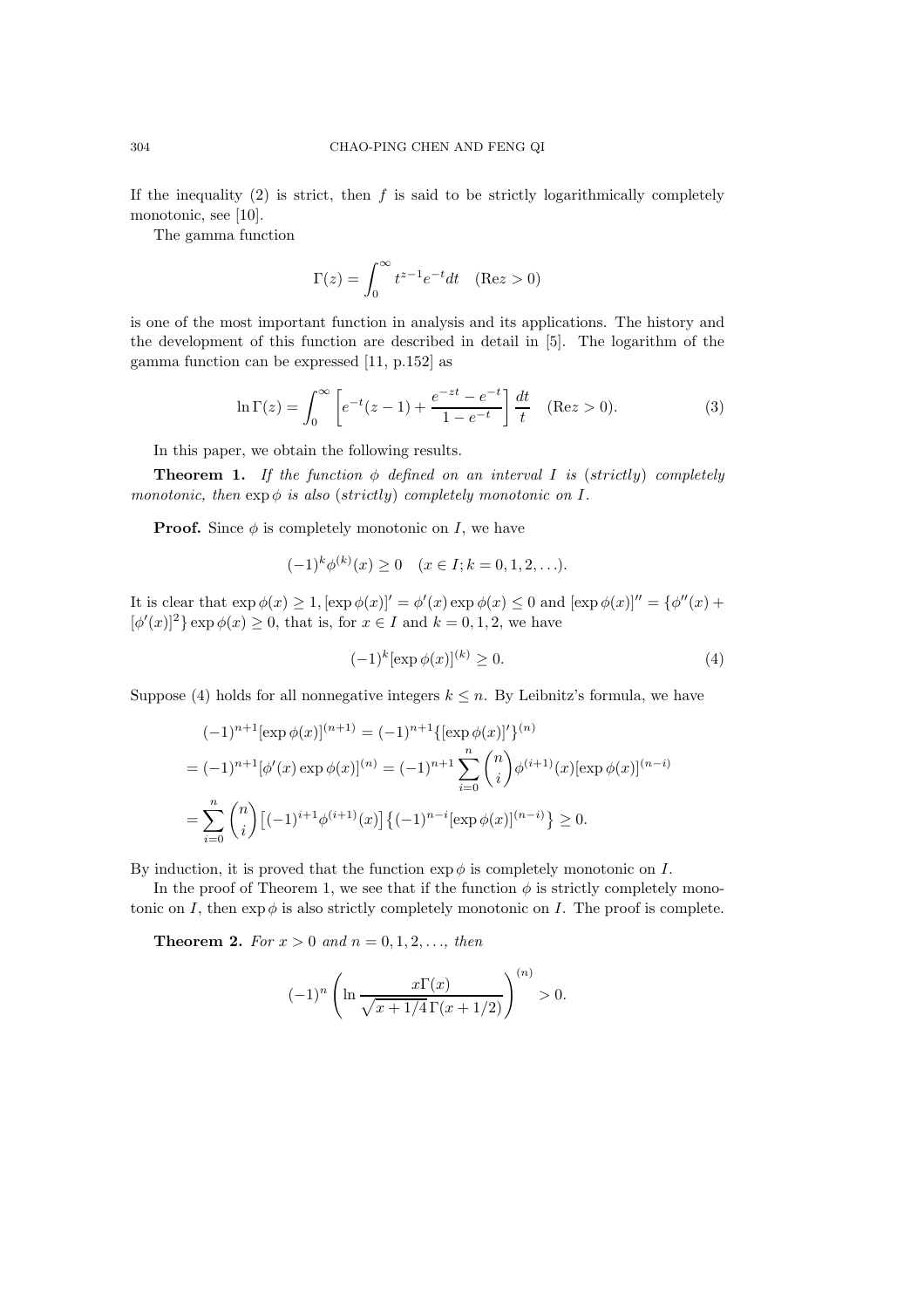## COMPLETELY MONOTONIC FUNCTION ASSOCIATED WITH THE GAMMA FUNCTIONS 305

Proof. Using (3) and the representation

$$
\ln x = \int_0^\infty \frac{e^{-t} - e^{-xt}}{t} dt \quad (x > 0),
$$

we conclude that

$$
\ln \frac{x\Gamma(x)}{\sqrt{x+1/4}\Gamma(x+1/2)}
$$
  
=  $\ln \Gamma(x) - \ln \Gamma(x+1/2) + \ln x - \frac{1}{2}\ln(x+1/4)$   
=  $\frac{1}{2} \int_0^\infty \frac{e^{t/4} + e^{-t/4} - 2}{1 + e^{t/2}} \cdot \frac{e^{-xt}}{t} dt > 0 \quad (x > 0).$  (5)

From (5) we conclude that

$$
(-1)^n \left( \ln \frac{x\Gamma(x)}{\sqrt{x+1/4}\Gamma(x+1/2)} \right)^{(n)} = \frac{1}{2} \int_0^\infty \frac{e^{t/4} + e^{-t/4} - 2}{1 + e^{t/2}} \cdot \frac{e^{-xt}}{t^{1-n}} dt > 0
$$

for  $x > 0$  and  $n = 0, 1, 2, \dots$  The proof is complete.

Remark. From (5) we get

$$
\frac{x\Gamma(x)}{\sqrt{x+1/4}\,\Gamma(x+1/2)} > 1 \quad (x > 0). \tag{6}
$$

In fact, using the asymptotic expansion (see [8])

$$
x^{b-a} \frac{\Gamma(x+a)}{\Gamma(x+b)} = 1 + \frac{(a-b)(a+b-1)}{2x} + O(x^{-2}) \quad (x \to \infty),
$$
 (7)

we conclude that

$$
\lim_{x \to \infty} \frac{x \Gamma(x)}{\sqrt{x + 1/4} \Gamma(x + 1/2)} = 1.
$$

By Theorem 1, the function  $f(x) = \frac{x\Gamma(x)}{\sqrt{x+1/4}\Gamma(x+1/2)} - 1$  is strictly completely monotonic on  $(0, \infty)$ .

As an application of  $(6)$ , we prove the following Wallis' inequality [12].

Theorem 3. For all natural numbers n, then

$$
\frac{1}{\sqrt{\pi(n+4/\pi-1)}} \le \frac{(2n-1)!!}{(2n)!!} < \frac{1}{\sqrt{\pi(n+1/4)}},\tag{8}
$$

where  $(2n)!! = \prod_{k=1}^{n} (2k)$  and  $(2n-1)!! = \prod_{k=1}^{n} (2k-1)$ . The constants  $\frac{4}{\pi} - 1$  and  $\frac{1}{4}$  are the best possible.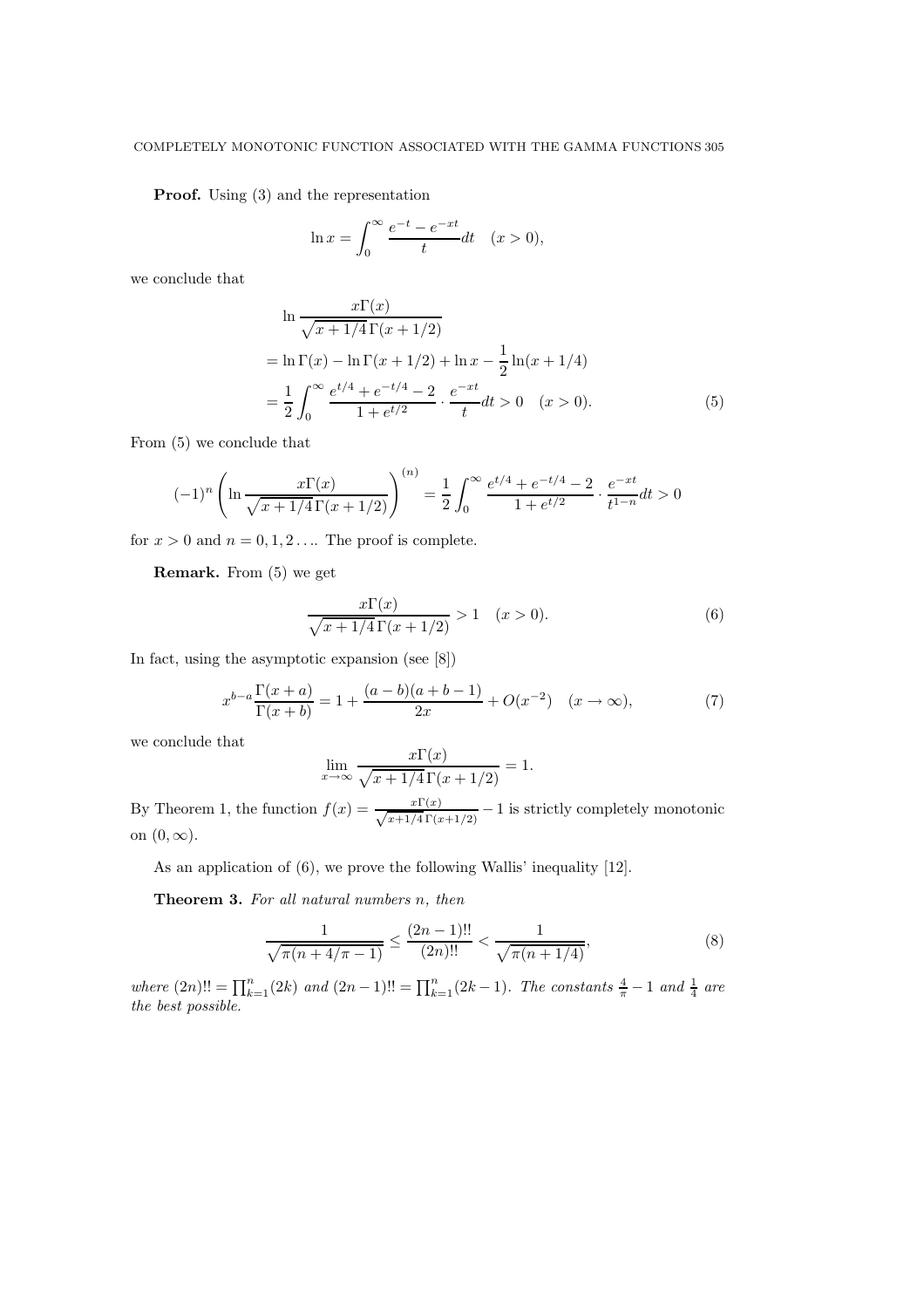Proof. First, we show that the sequence

$$
Q_n = \left[\frac{\Gamma(n+1)}{\Gamma(n+\frac{1}{2})}\right]^2 - n \quad (n = 1, 2, \ldots)
$$

is strictly decreasing. It is sufficient to show that  $Q_{n+1} < Q_n$ , which is equivalent to

$$
\frac{\Gamma(n+1)}{\Gamma(n+\frac{1}{2})} < \frac{2n+1}{\sqrt{4n+3}}.\tag{9}
$$

Take in (6)  $x = n + \frac{1}{2}$ , (9) holds clearly.

Now, we prove (8). Since

$$
\Gamma(n+1) = n!, \quad \Gamma\left(n + \frac{1}{2}\right) = \frac{(2n-1)!!}{2^n} \sqrt{\pi}, \quad 2^n n! = (2n)!!,
$$

the inequality (8) is equivalent to

$$
\frac{1}{4} < Q_n = \left[ \frac{\Gamma(n+1)}{\Gamma(n+\frac{1}{2})} \right]^2 - n \le \frac{4}{\pi} - 1.
$$

From the monotonicity of the sequence  $Q_n$ , it follows that

$$
\lim_{n \to \infty} Q_n < Q_n \le Q_1 = \frac{4}{\pi} - 1.
$$

Using the asymptotic expansion (7) we conclude from

$$
Q_n = n \left[ n^{-\frac{1}{2}} \frac{\Gamma(n+1)}{\Gamma(n+\frac{1}{2})} - 1 \right] \left[ n^{-\frac{1}{2}} \frac{\Gamma(n+1)}{\Gamma(n+\frac{1}{2})} + 1 \right]
$$

that

$$
\lim_{n \to \infty} Q_n = \frac{1}{4}.
$$

Thus, the inequality (8) follows. The proof is complete.

## References

- [1] K. Ball, Completely monotonic rational functions and Hall's marriage theorem, J. Comb. Th., Ser. B 61 (1994), 118-124.
- [2] C. Berg and G. Forst, Potential Theory on Locally Compact Abelian Groups, Ergebnisse der Math. 87, Springer, Berlin, 1975.
- [3] C. Berg, J. P. R. Christensen and P. Ressel, Harmonic Analysis on Semigroups. Theory of Positive Definite and related Functions, Graduate Texts in Mathematics 100, Springer, Berlin-Heidelberg-New York, 1984.
- [4] L. Bondesson, Generalized Gamma Convolutions and related Classes of Distributions and Densities, Lecture Notes in Statistics 76, Springer, New York, 1992.